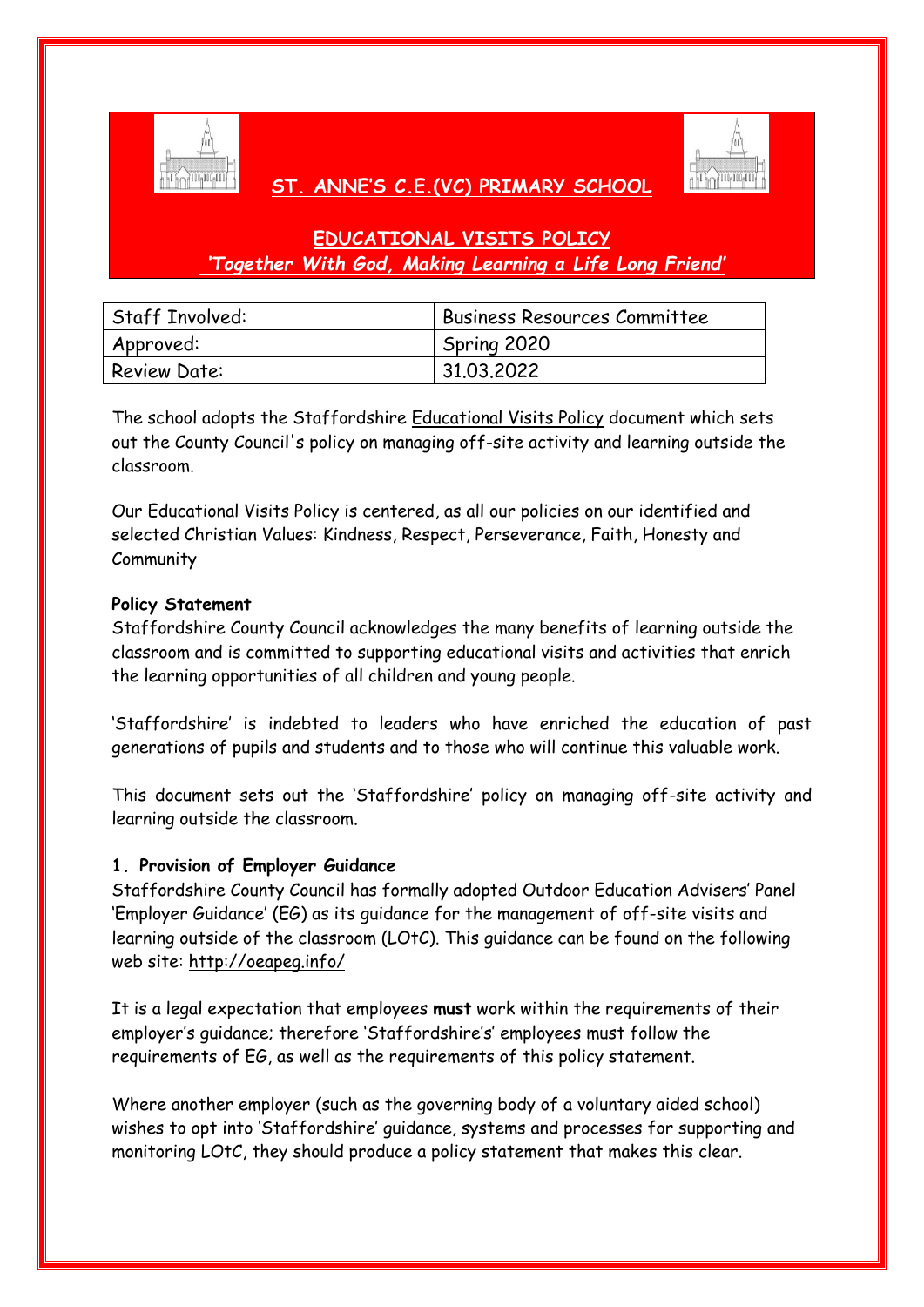Where a 'Staffordshire' employee commissions LOtC activity, they must ensure that such a commissioned agent has either:

1. adopted EG

## **or**

2. have systems and procedures in place where the standards are not less than those required by EG

Establishments are required to have their own Visits Policy. For further information and guidance please refer to the EG document How to write and establishment visits policy.

# **2. Scope and Remit**

The EG document [Status, Remit and Rationale](http://oeapeg.info/wp-content/uploads/downloads/2011/03/1c-Status-Remit-and-Rationale.pdf) clarifies the range of employees whose work requires them to use the guidance. In summary, it applies to employees whose work involves any one of the following:

- Direct supervision of young people undertaking experiences beyond the boundary of their normal operational base;
- Direct supervision of young people undertaking experiences that fall within the remit of Learning Outside of the Classroom;
- Facilitating experiences for young people undertaking experiences beyond the boundary of their normal operational base;
- Deploying staff that will supervise or facilitate experiences of or for young people undertaking experiences beyond the boundary of their normal operational base.

This applies regardless of whether or not the activities take place within or outside of normal working hours, including weekends and holiday periods.

For a more expansive explanation of legal explanations, all users of the guidance are strongly recommended to read the EG document [Underpinning Legal Framework](http://oeapeg.info/wp-content/uploads/downloads/2011/03/3.2a-Underpinning-Framework.pdf)

# **3. Ensuring Understanding of Basic Requirements**

As an employer, 'Staffordshire' is required to ensure that its employees are provided with:

- Appropriate guidance relating to visits and LOtC activity;
- Employer led training courses to support the guidance to ensure that it is understood;
- Suitable systems and processes to ensure that those trained are kept updated;
- Access to advice, support and further training from appointed advisers that have proven expertise and professional understanding of the guidance, the training and expectations set by current good practice.

The appropriate guidance for the management of outdoor learning and LOtC in Staffordshire is the Outdoor Education Adviser's Panel 'Employer Guidance' website, the address of which is given in section 1.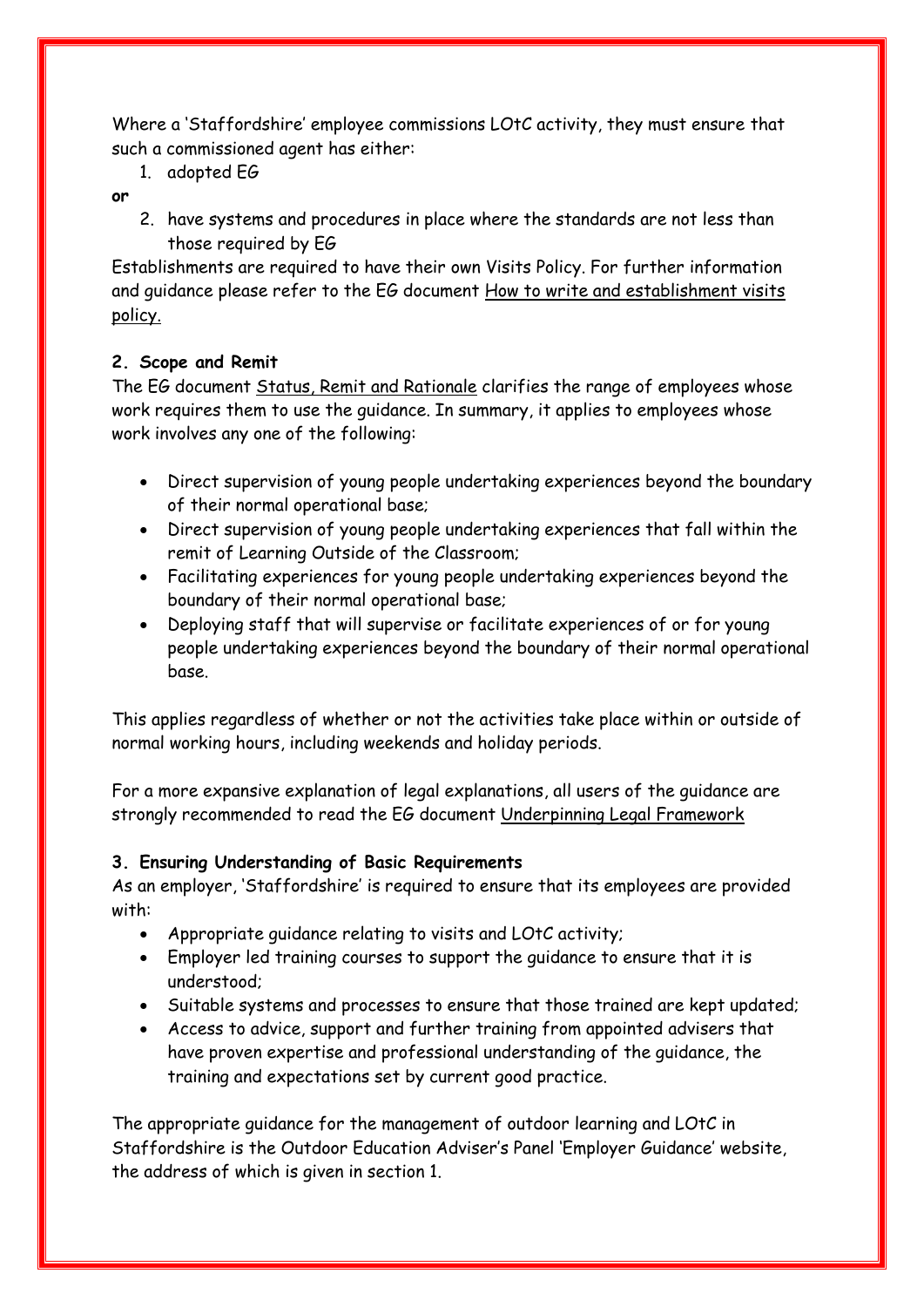The relevant training courses in Staffordshire are:

- Staffordshire Educational Visits Coordinator (EVC) Training (Mr Hobson and Miss Rosson have attended)– all Staffordshire schools and SYPS establishments are required to have a current trained EVC in post. Currently there is no requirement for formal revalidation.
- Staffordshire Visit Leader Training (Mr Hobson and Miss Rosson have attended )– this course is strongly recommended for all those who lead LOtC activities.

For the purposes of day to day updating of information, Staffordshire EVCs and Visit Leaders are directed to the posting of updates (which include information on how to access the relevant courses) available on EVOLVE.

Where an employee experiences problems with finding the material they are looking for, or require clarification or further help and guidance, they should contact their establishment's Educational Visits Coordinator (EVC) in the first instance- **Mr Hobson and Miss Rosson.** Further help and guidance can be obtained through the Educational Visits team who are best contacted by e-mail at [eva@staffordshire.gov.uk](mailto:eva@staffordshire.gov.uk) The nominated advisers in Staffordshire are Gill Cryer 07794331637 and Chris Dillon 07969097487.

### **4. Approval and Notification of Activities and Visits**

Employer guidance **must** provide clarity on issues where responsibilities and functions are delegated. This is particularly critical in establishing requirements regarding formal notification and formal approval of activities.

'Staffordshire' uses an online system (EVOLVE) for notification and approval. A key feature of this system is that visits and LOtC activities requiring approval are automatically brought to the attention of the Local Authority (LA). Those visits and activities not requiring approval may be viewed, sampled or monitored using the database and diary facilities of the system.

It is a requirement that all 'Staffordshire' schools and SYPS establishments use the EVOLVE system; for further advice and help using the system please use the information (**i**) buttons and help pages provided throughout the system. For further assistance please contact the Educational Visits team using the contact details given in Section 3.

Visit forms should be submitted **as soon as possible** before a visit is set to take place. Approval notification will be sent out as soon as possible after receipt of the visit form.

#### **5. Risk Management**

As an employer, Staffordshire has a legal duty to ensure that risks are managed – requiring them to be reduced to an 'acceptable' or 'tolerable' level – and not to eliminate risks, as would be a reasonable expectation when risk assessing a piece of machinery,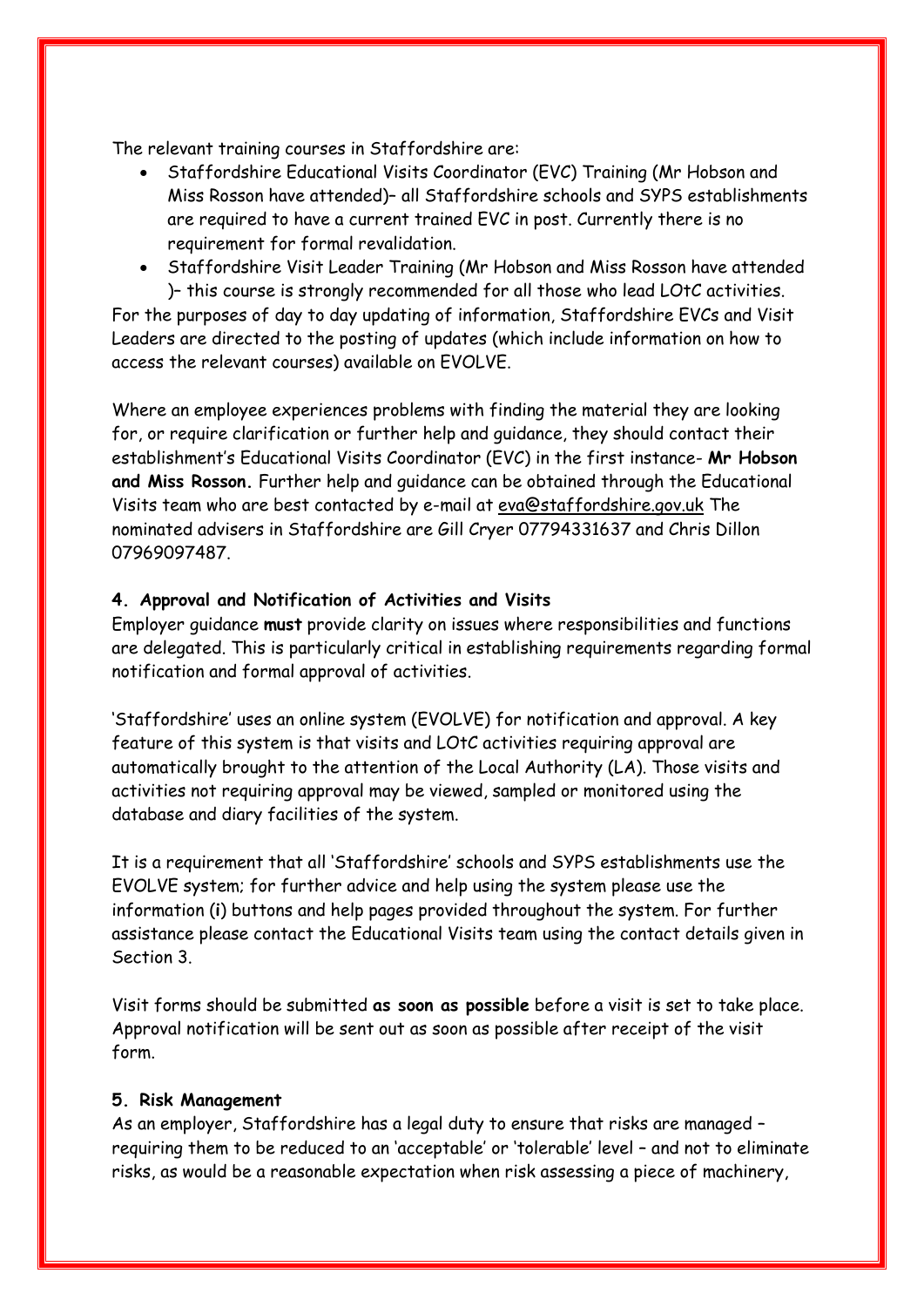work shop or manufacturing process. This requires that proportional (suitable and sufficient) risk management systems are in place, requiring 'Staffordshire' to provide such support, training and resources to its employees as is necessary to implement this policy.

The risk management of an activity should be informed by the benefits to be gained from participating. 'Staffordshire' strongly recommends a 'risk-benefit assessment' approach, whereby the starting point for any risk assessment should be a consideration of the targeted benefits and learning outcomes. This appreciation of the benefits to be gained through participating provides objectivity to a decision that any residual risk (i.e. the risk remaining after control measures have been put in place) is 'acceptable'. HSE endorse this approach through their 'Principles of Sensible Risk Management' and advocate that it is important that young people are exposed to well-managed risks so that they learn how to manage risk for themselves.

There is no legal or 'Staffordshire' requirement to produce a risk assessment in a particular format; but there is a legal requirement for the process to be recorded and for suitable and sufficient control measures to be identified for any significant risks i.e. those that may cause serious harm to an individual or harm several people. However, Staffordshire EVC training ensures that establishments are supplied with an electronic portfolio of exemplar generic risk-benefit assessments, as well as exemplar eventspecific assessments. These risk management materials can also be accessed through EVOLVE.

#### **St Anne's C.E. Primary School**

**Risk assessment are completed for all visits. These are produced using the LA pro-forma located on the school network at:-**

## **RM Staff\HEADTEACHER 2017\Visits and events**

It is strongly recommended that establishments adopt and adapt these materials to ease the burden of bureaucracy that might otherwise discourage leaders from making full use of the LOtC learning opportunities.

For further information please refer to EG document [Risk Management](http://oeapeg.info/wp-content/uploads/downloads/2011/04/4.3c-Risk-management.pdf)

#### **6. Emergency Planning and Critical Incident Support**

A critical incident is an incident where any member of a group undertaking an off-site activity has:

- Either suffered a life threatening injury or fatality
- Is at serious risk;
- Or has gone missing for a significant and unacceptable period.

As an employer, 'Staffordshire' is committed to providing emergency planning procedures to support establishments in the event of a critical incident.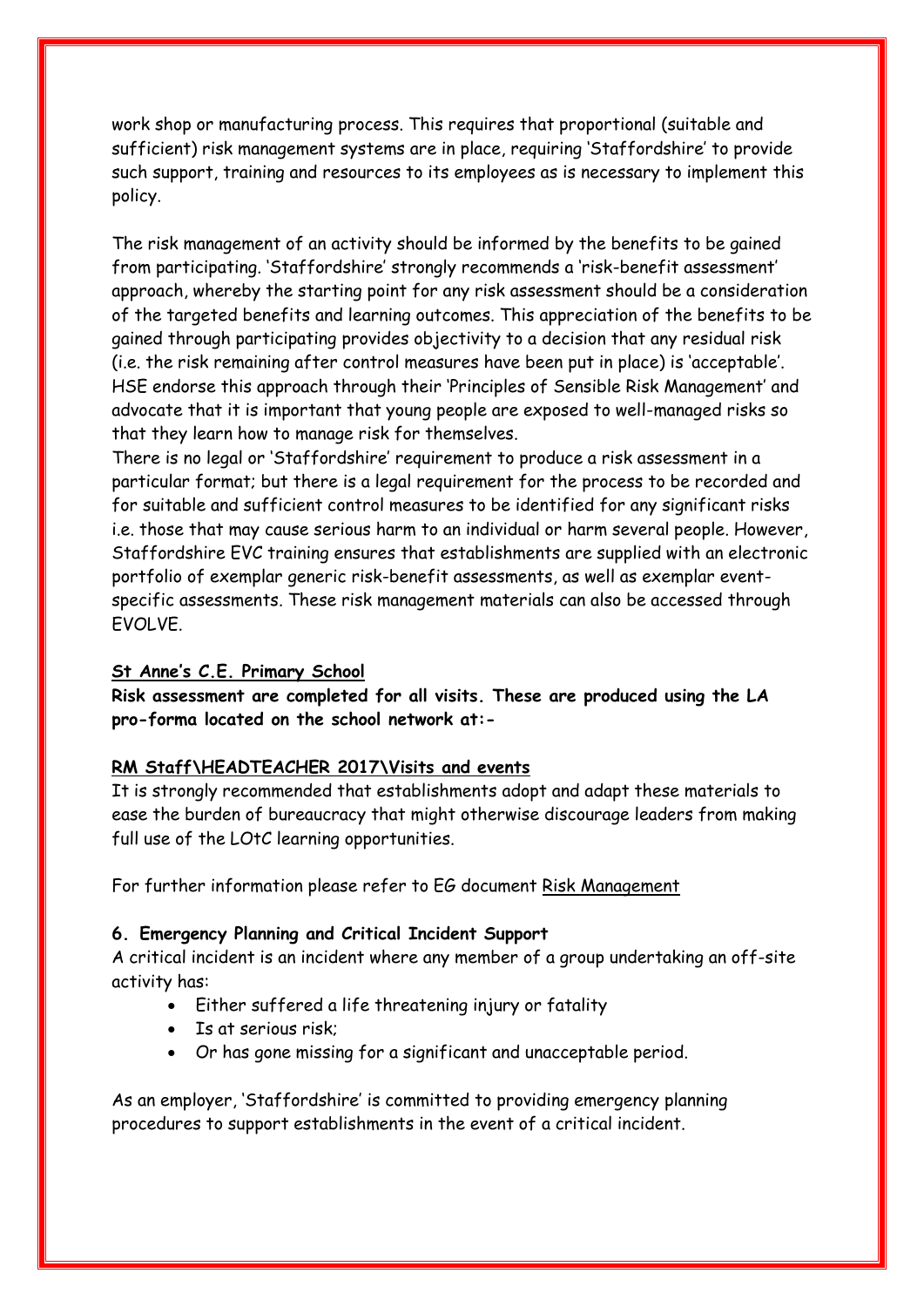For further information please refer to EG document Critical Incident Management for Visits

## **St Anne's C.E. Primary School has a Business Continuity Plan**

The emergency contact phone number for Staffordshire County Council outside office hours is 00-44-1785-278499 or 00-44-8451-213322. This is the number for Staffordshire Fire & Rescue Service Fire Control and it will be answered by a Control Operator. Upon connection, please provide the Operator with your name, a contact number and a brief outline of what has happened. Then ask the Control Operator to page the CCU Duty Officer and to pass this information in full onto him/her. Please note that calls to the numbers above are to be used only in extreme circumstances, such as serious injuries and/or fatalities. This provision is not for resolving matters such as lost passports, lost luggage and forgotten items such as medication.

Under no circumstances should these numbers be given to young people or to their parents or guardians.

## **7. Monitoring**

As an employer, 'Staffordshire' ensures that there is sample monitoring of the visits and LOtC activities undertaken by its establishments, either by attaching such monitoring duties to its officers, or by delegating these tasks to establishments. Such monitoring should be in keeping

with the recommendations of EG. There is a clear expectation that the monitoring function is a delegated task, principally carried out through systems put in place by the establishment EVC.

## **8. Assessment of Leader Competence**

EG provides clear advice regarding the assessment of leader competence. It is an expectation of 'Staffordshire' policy that all 'Staffordshire' leaders and their assistants have been formally assessed as competent to undertake such responsibilities as they have been assigned in line with EG.

For further information please refer to EG document [Assessment of Competence](http://oeapeg.info/wp-content/uploads/downloads/2011/03/3.2d-Assessment-of-Competence.pdf)

## **9. Role-specific Requirements and Recommendations**

EG sets out clear and detailed responsibilities and functions of specific roles that relate to roles to be found within 'Staffordshire's' management structures.

# For further information please refer to EG document [Requirements and](http://oeapeg.info/wp-content/uploads/downloads/2011/03/3.1a-Requirements-Recommendations-for-Employers.pdf)  [Recommendations for Employers](http://oeapeg.info/wp-content/uploads/downloads/2011/03/3.1a-Requirements-Recommendations-for-Employers.pdf)

EG sets out clear and detailed responsibilities and functions of specific roles that relate to roles within most schools and SYPS establishments.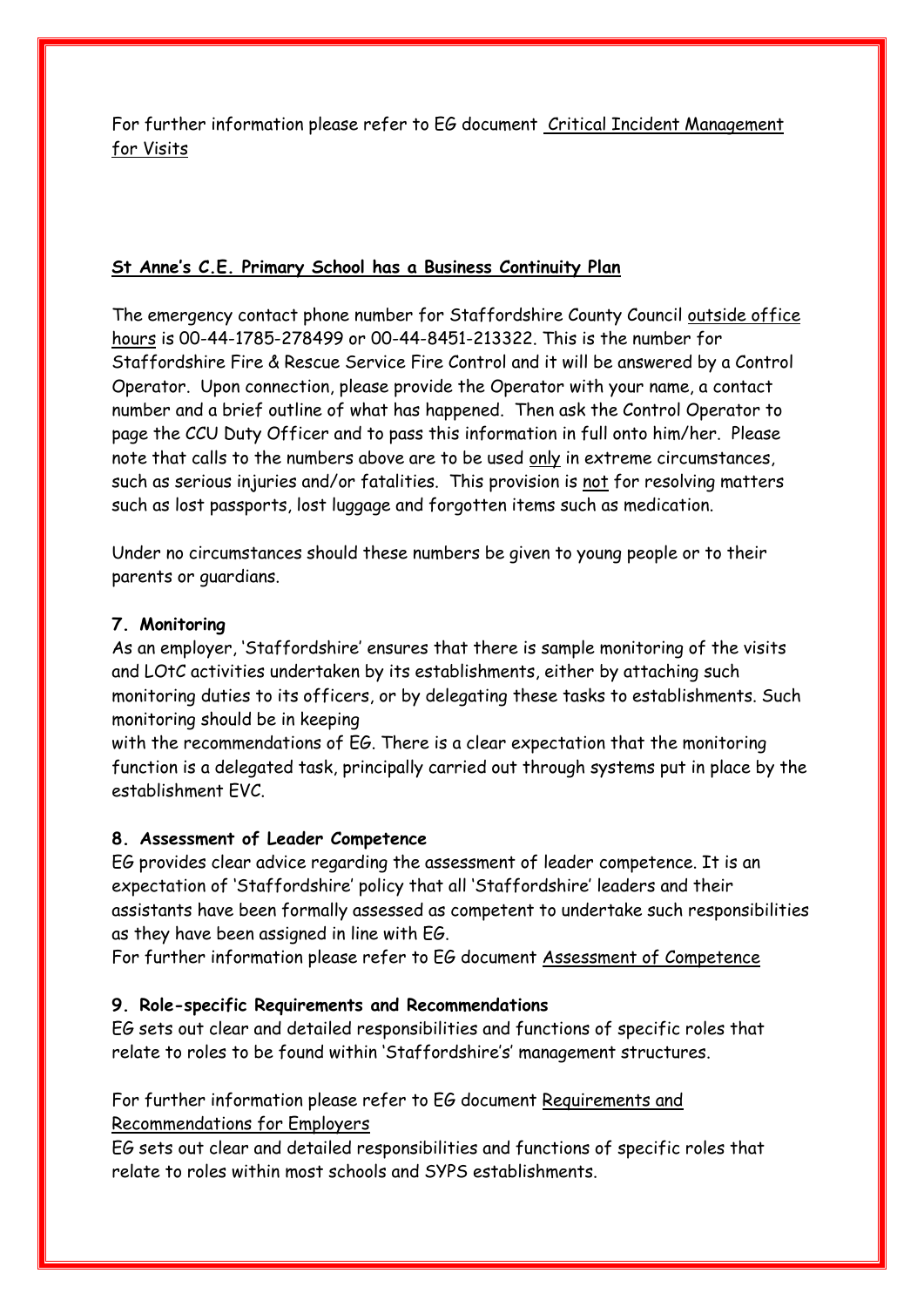For further information please refer to EG document [Requirements and](http://oeapeg.info/wp-content/uploads/downloads/2011/03/3.1b-Requirements-Recommendations-for-Establishments.pdf)  [Recommendations for Establishments](http://oeapeg.info/wp-content/uploads/downloads/2011/03/3.1b-Requirements-Recommendations-for-Establishments.pdf) 

## **10. Charges for Off-Site Activities and Visits**

'Staffordshire' Heads and Managers, Curriculum Planners, EVCs and Visit Leaders must take account of the legal framework relating to charging, voluntary contributions and remissions as set out in sections 449-462 of the Education Act 1996.

For further information please refer to EG document [Charges for Off-Site Activity](http://oeapeg.info/wp-content/uploads/downloads/2011/03/3.2c-Charges-for-off-site-actvity.pdf)

## **St Anne's C.E. Primary School has a Charging and Remissions Policy**

## **11. Vetting and CRB checks**

'Staffordshire' employees who work *frequently* or *intensively* with, or have *regular access* to young people or vulnerable adults, must undergo an enhanced CRB check as part of their recruitment process.

For the purposes of this guidance:

- *Frequently* is defined as once a week or more
- *Intensively* is defined as four days or more or overnight

However, it must be clearly understood that a CRB check (or other vetting procedure) in itself is no guarantee as to the suitability of an adult to work with any given group of young or vulnerable people.

The placement of an adult within a situation of professional trust (where young people could be vulnerable to physical or mental exploitation or grooming) should always be on the understanding that an overview based on a common-sense risk-benefit assessment process has been considered.

For further information please refer to EG document [Vetting and CRB Checks](http://oeapeg.info/wp-content/uploads/downloads/2011/03/3.2g-Vetting-and-CRB-Checks.pdf) and 'Staffordshire's' [Criminal Records Bureau Policy](http://www.intra.staffordshire.gov.uk/Resources/Documents/c/CRBPolicyHR7V2.doc)

## **12. Requirements to Ensure Effective Supervision**

In general terms, the law does not prescribe activity-specific staffing ratios; but it does require that the level of supervision and group management is 'effective'.

Effective supervision should be determined by a proper consideration of:

- Age (including the developmental age) of the group;
- Gender issues;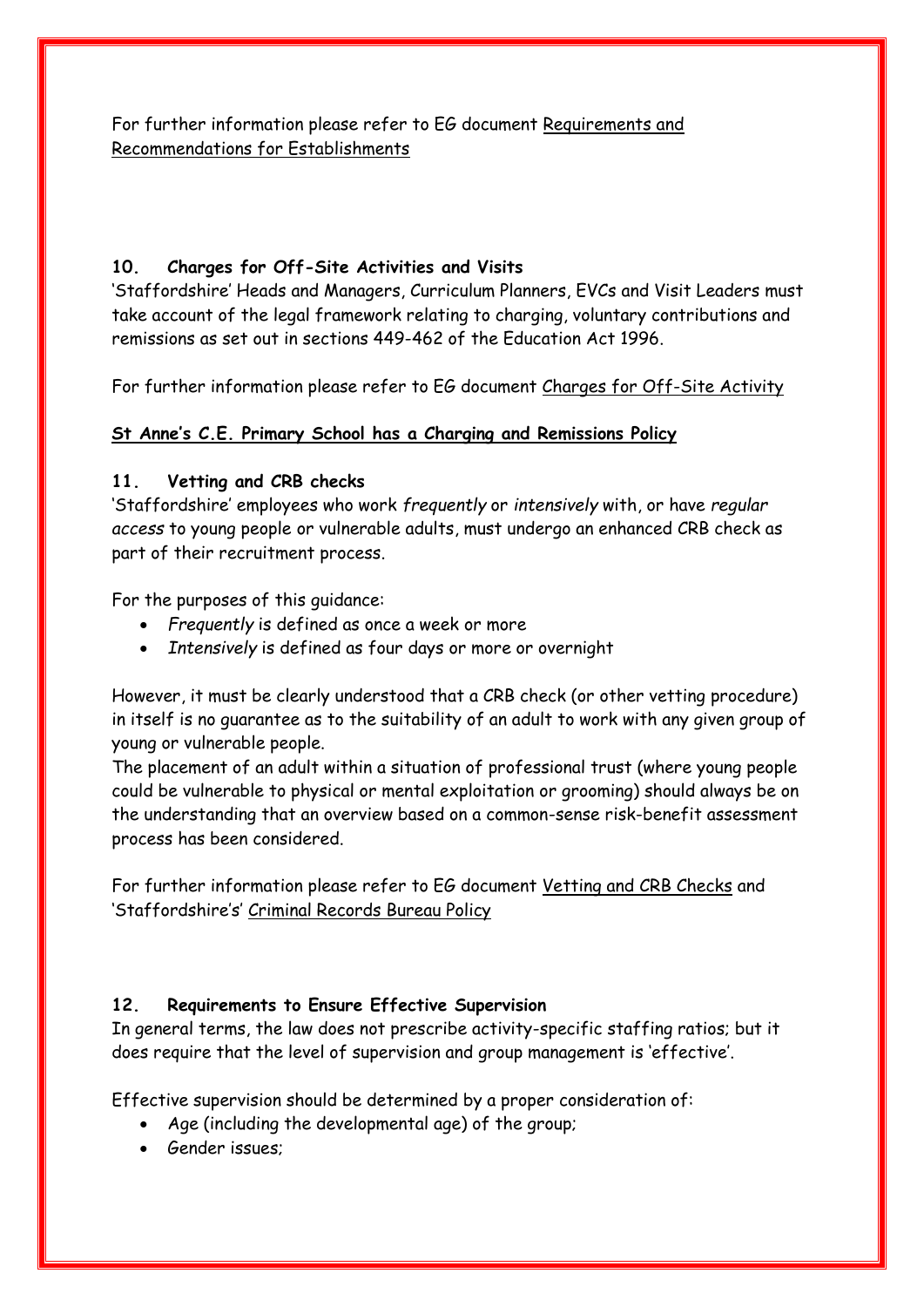- Ability of the group (including special learning needs, behavioural, medical and vulnerability characteristics etc);
- Nature and location of the activity (including the type of activity, duration, skill levels involved, as well as the time of year and prevailing conditions)
- Staff competence

As an exception to the above Ofsted and DfE guidance prescribe ratios for Early Years.

For further information please refer to EG documents: *Ratios and effective supervision The DfES publication HASPEV (1998) suggests the following "starting points" based on the above provisos: • School years 1 - 3, 1:6*

*• School years 4 - 6, 1:10/15*

*Group Management and Supervision*

## **13. Preliminary Visits and Provider Assurances**

All visits should be thoroughly researched to establish the suitability of the venue and to check that facilities and third party provision will meet group expectations. Such information gathering is essential in assessing the requirements for effective supervision of young people. It is a vital dimension of risk management.

Wherever reasonably practicable, it is good practice to carry out a preliminary visit. Establishment policy should clarify the circumstances where a preliminary visit is a requirement.

It is good practice for Visit Leaders to take full advantage of the nationally accredited, provider assurance schemes that are now available, thus reducing bureaucracy.

Examples of such schemes include:

- Learning Outside the Classroom (LOtC) Quality Badge
- Adventure Activities Licensing Service (AALS) licensing
- Adventuremark
- National governing body (NGB) centre approval schemes (applicable where the provision is a single, specialist activity).

'Staffordshire' takes the view that where a provider holds such one of the above accreditations, there should be no need to seek further assurances.

Visits to the 'Staffordshire' Outdoor Education Service centres do not require approval or notification as they are self-approving.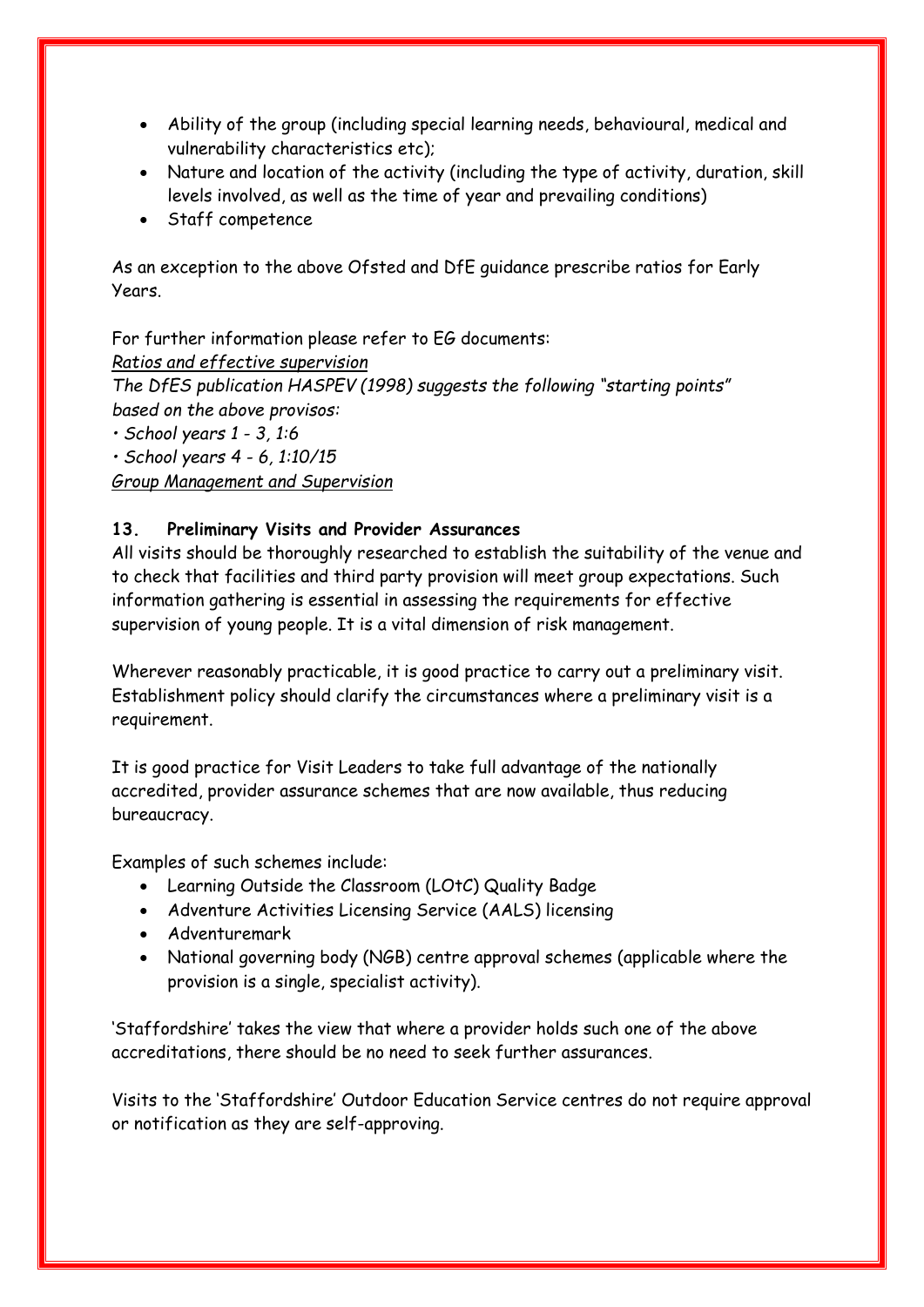Visits that are the responsibility of 'Staffordshire' establishments will usually be staffed by at least one appropriate representative who will fulfil the role of leader. This will always apply to participants under 14 years. The exception to this is on the occasion when education for the 14-19 year old age range may be conducted for individuals or small groups by appropriate provider organisations without close supervision from a 'Staffordshire' leader. In order to ensure that the provider organisation is appropriate and both school/learner base and provider are fully aware of their responsibilities the school/learner base must apply the [Staffordshire 14-19](http://education.staffordshire.gov.uk/Curriculum/ThemesandInitiatives/14to19/Protocols/)  [Protocols](http://education.staffordshire.gov.uk/Curriculum/ThemesandInitiatives/14to19/Protocols/)

For further information please refer to EG document [Preliminary Visits and Provider](http://oeapeg.info/wp-content/uploads/downloads/2011/04/4.4h-Preliminary-visits-and-provider-assurances.pdf)  [Assurances](http://oeapeg.info/wp-content/uploads/downloads/2011/04/4.4h-Preliminary-visits-and-provider-assurances.pdf)

## **14. Insurance for Off-site Activities and Visits**

Employer's Liability insurance is a statutory requirement and 'Staffordshire' holds a policy that indemnifies it against all claims for compensation for bodily injury suffered by any person employed by it where negligence attaches. This cover should extend to those persons who are acting in a voluntary capacity as assistant supervisors. Staffordshire also holds Public Liability insurance, indemnifying it against all claims for compensation for bodily injury from persons not in its employ, as well as for the accidental loss of, or damage caused to, property where negligence attaches. Employees (as agents of the employer) are indemnified against all such claims, as are all voluntary helpers acting under the direction of the employer's staff. The indemnity covers activities such as off-site activities and visits organised by all establishments and settings for which the employer is responsible.

Limited Personal Accident insurance is provided for all Staffordshire employees in the course of their employment, providing predetermined benefits in the event of an accident in respect of qualifying injuries. However, Visit Leaders should be advised that they should consider taking out less limited personal accident cover privately, or obtain cover through a professional association.

The optional School Journey scheme (not applicable for Academy schools who should refer to their own insurers) gives benefits that exceed those of most tour operators and provides a phone number giving rapid access to support and assistance in the event of a claim.

When providers are used it is a requirement for them to hold Public Liability insurance cover with a minimum limit of indemnity of £5M.

For further information please refer to EG document [Insurance](http://oeapeg.info/wp-content/uploads/downloads/2011/04/4.4c-Insurance.pdf)

For further information and advice on insurance matters please contact: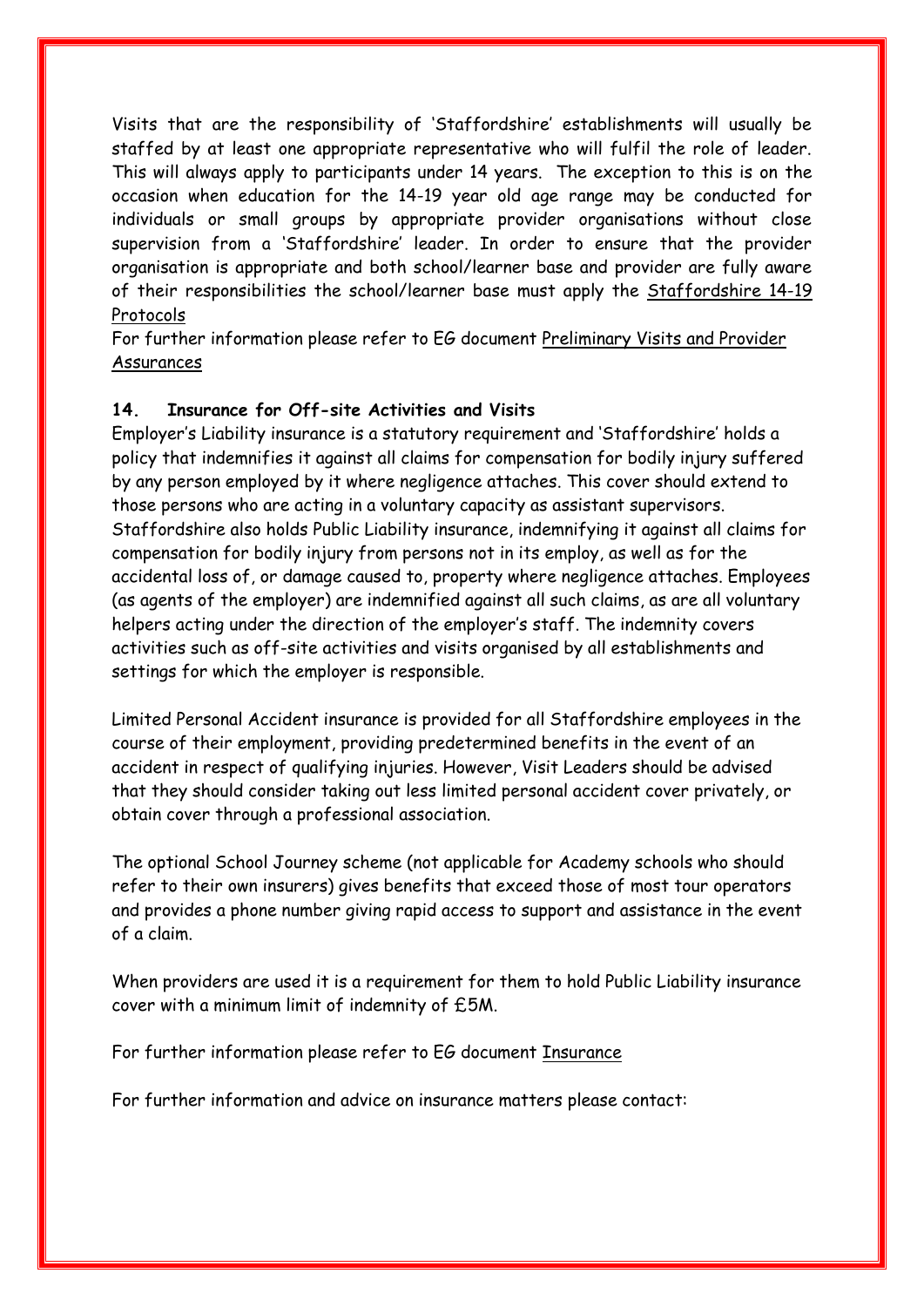Insurance Manager Rachel Fox Finance and Resources Wedgwood Building Stafford ST16 2DH Tel 01785 276477 E-mail [rachel.fox@staffordshire.gov.uk](mailto:rachel.fox@staffordshire.gov.uk)

## **15. Inclusion**

Every effort should be made to ensure that outdoor learning activities and visits are available and accessible to all, irrespective of special educational or medical needs, ethnic origin, gender or religion. If a visit needs to cater for young people with special needs, every *reasonable* effort should be made to find a venue that is both suitable and accessible and that enables the whole group to participate fully and be actively involved.

Establishments should take all *reasonably practicable* measures to include all young people. The principles of inclusion should be promoted and addressed for all visits and reflected in establishment policy, thus ensuring an aspiration towards:

- An entitlement to participate
- Accessibility through direct or realistic adaptation or modification
- Integration through participation with peers

For further information please refer to EG document [Inclusion](http://oeapeg.info/wp-content/uploads/downloads/2011/03/3.2e-Inclusion.pdf)

#### **16. Good Practice Requirements**

To be deemed competent, a Staffordshire Visit Leader, or Assistant Visit Leader must be able to demonstrate *the ability to operate to the current standards of recognised good practice for that role*.

All staff and helpers must be competent to carry out their defined roles and responsibilities.

EG sets a clear standard to which 'Staffordshire' leaders **must** work. The guidance states:

*'a competent Visit/Activity Leader (or an Assistant Leader where they may take sole responsibility for a sub-group) requires:*

 *Knowledge and understanding of their employer's guidance supported by establishment-led training. It is good practice for employers to provide formal and accredited training to support their guidance e.g. EVC training, Visit Leader training and such training may be a requirement prescribed by some employers.*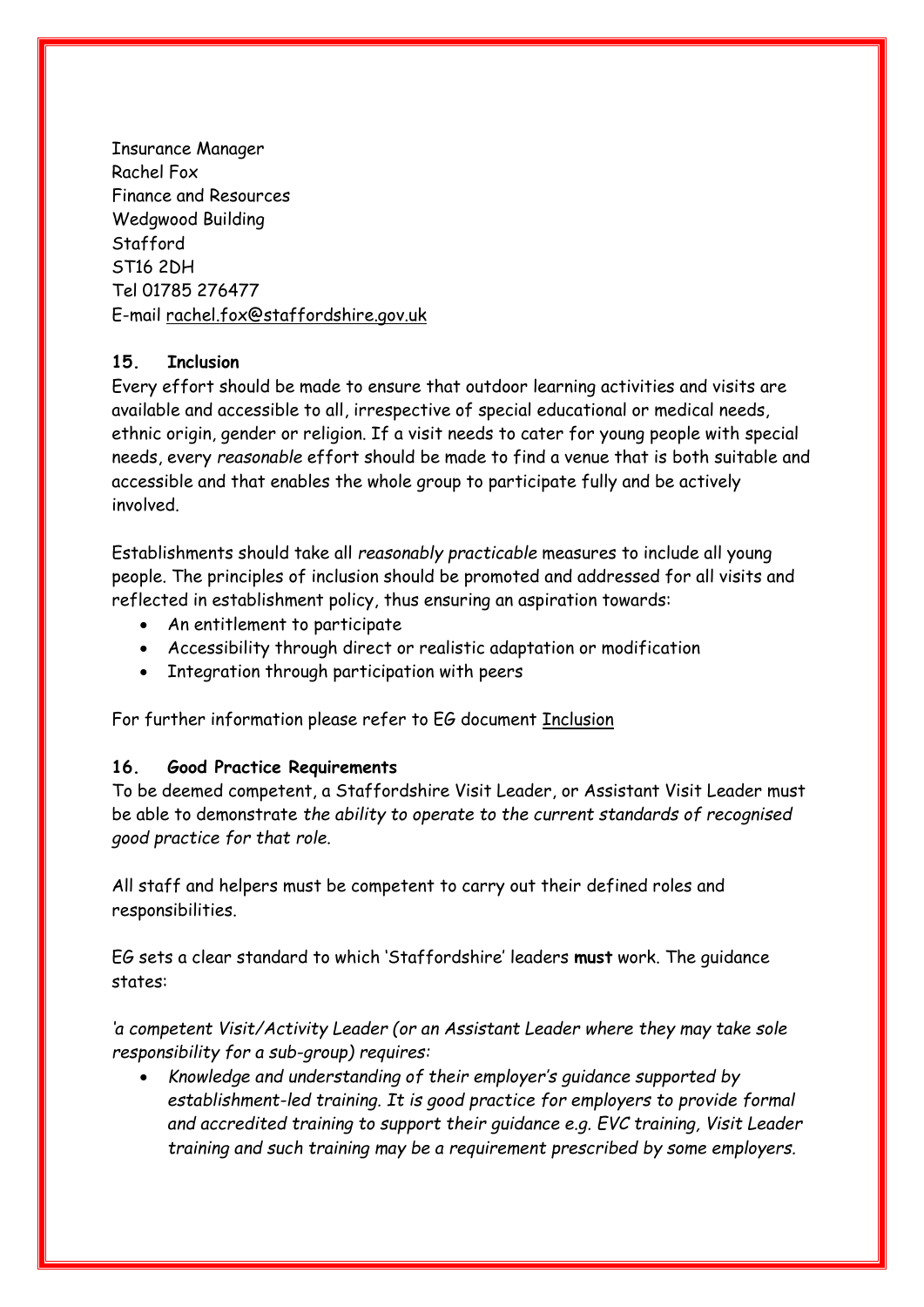- *Knowledge and understanding of establishment procedures supported by a structured induction process specified by the establishment.*
- *Knowledge and understanding of the group, the staff, the activity and the venue.*
- *Appropriate experience*
- *In some circumstances (e.g. first aid, adventurous activities) a formally accredited qualification'*

Staff participating in off-site activities and visits must be aware of the extent of their duty of care and should only be given such responsibilities as are in keeping with the above guidance. It is particularly important that careful consideration of competence issues is applied to both newly qualified and newly appointed staff. Establishments should view the original documents and certificates when verifying leader's qualifications, and not rely on photocopies.

Although this is not a statutory guideline, St Anne's Primary School has made the decision that to ensure the safeguarding and welfare of children returning from Educational Visits, children will be dismissed from the school building to parents / carers. This is to ensure that children are safely returned to parents / carers care. Where parents wish their children to leave the site unattended, permission shall be sought to allow this to happen.

Where a volunteer helper is a parent (or otherwise in a close relationship to a young person taking part in the visit) they should be made aware of the potential for their relationship to compromise the Visit Leader's plans for group management. The Visit Leader should directly address this issue as part of the risk-benefit assessment.

Similarly, it is good practice for the home contact not to be related to (or otherwise in a close relationship to) any of the young people or staff taking part in the visit.

For further information please refer to EG document [Good Practice Basics](http://oeapeg.info/wp-content/uploads/downloads/2011/04/4.3a-Good-practice-basics.pdf)

## **17. Transport**

Careful thought must be given to planning transport to support off-site activities and visits. Statistics demonstrate that it is much more dangerous to travel to an activity than to engage in it and establishments **must** follow the specialist guidance provided in Staffordshire's transport policy. All national and local regulatory requirements **must** be followed.

The level of supervision necessary should be considered as part of the risk management process when planning the journey, giving proper consideration to issues of driverdistraction when considering what supervision is required for the specific group of passengers being transported in a minibus.

The Visit Leader should ensure that coaches and buses are hired from a reputable company.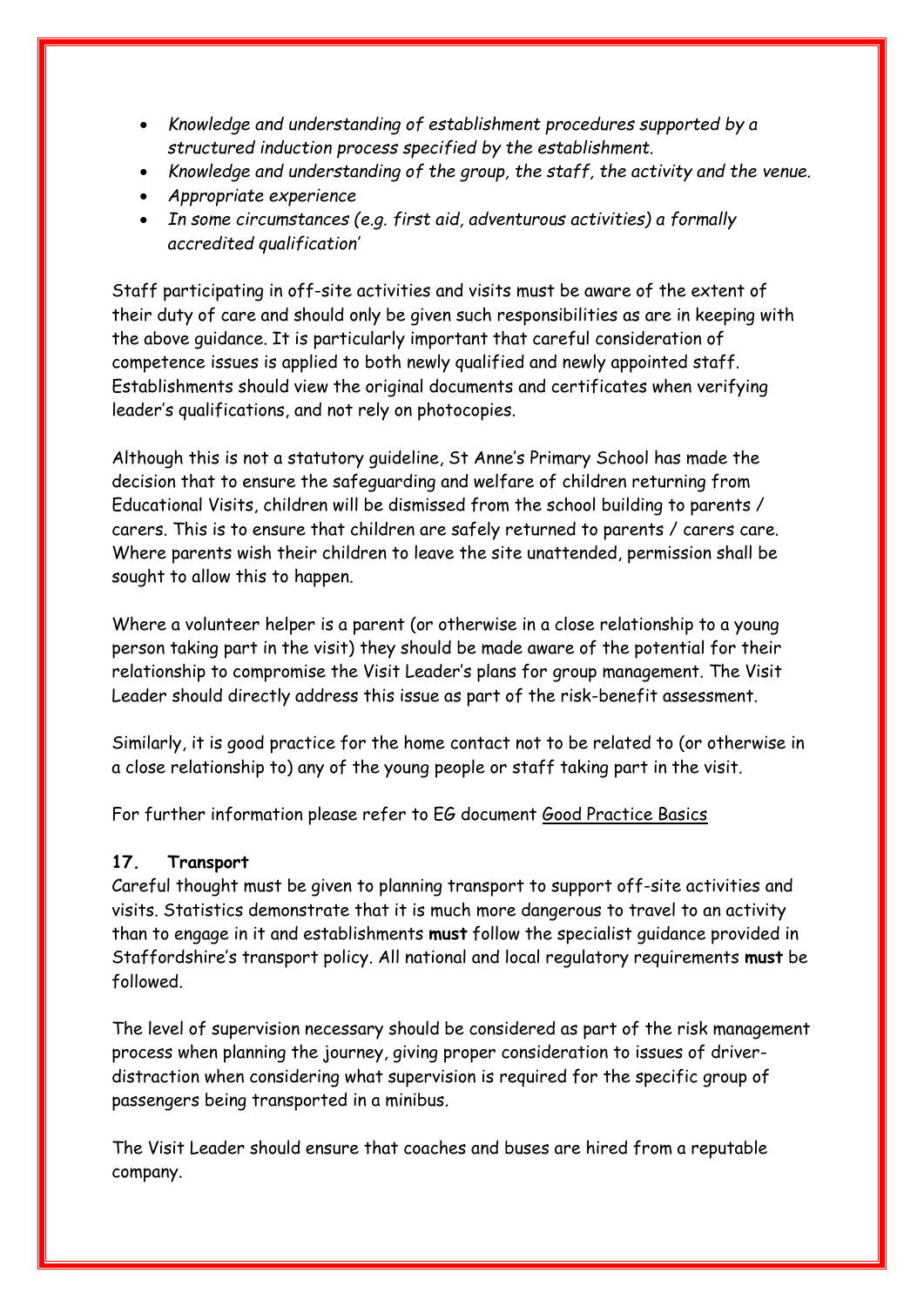Transporting young people in private cars requires careful consideration. Where this occurs, there should be recorded procedures.

Please refer to EG documents: [Transport \(General Considerations\)](http://oeapeg.info/wp-content/uploads/downloads/2011/04/4.5a-Transport-A-general-considerations.pdf) [Transport \(Minibuses\)](http://oeapeg.info/wp-content/uploads/downloads/2011/04/4.5b-Transport-B-minibuses.pdf) [Transport \(Private Cars\)](http://oeapeg.info/wp-content/uploads/downloads/2011/04/4.5c-Transport-C-private-cars.pdf)

Further information and advice is available from 'Staffordshire's' [Road Safety and](http://www.intra.staffordshire.gov.uk/services/place/transport/highways/teams/roadsafety/home.aspx)  [Sustainable Travel](http://www.intra.staffordshire.gov.uk/services/place/transport/highways/teams/roadsafety/home.aspx) team.

## **18. Planning and Evaluation**

Planning should reflect the consideration of legal and good practice requirements, ensuring:

- The plan is based on establishment procedures and employer guidance.
- All staff (including any adult volunteer helpers) and the young people to be involved, have a clear understanding of their roles and responsibilities, including their role in the risk management process.
- Those in a position of parental authority have been fully informed and, where appropriate, formal consents have been obtained.
- Proportionate assurances have been obtained from any providers (making full use of national schemes that accredit that assurances have already been obtained by credible inspection regimes).
- Designated emergency contact(s) have been identified that will work on a 24/7 basis where required.
- All details of the activity provision are accessible to the emergency contact throughout the period of the activity.

The Ofsted report 'Learning Outside the Classroom – How Far Should You Go?' (October 2008) makes statements in the strongest terms to support the value of LOtC, including the fact that it raises achievement. 'Staffordshire' Heads, Managers, EVCs and Visit Leaders are recommended to familiarise themselves with the main content of this report.

For further information please refer to EG documents on [Policies, Planning and](http://oeapeg.info/downloads/policies-planning-and-evaluation/)  [Evaluation](http://oeapeg.info/downloads/policies-planning-and-evaluation/)

## **Accident Reporting**

All accidents that involve anyone – employees, pupils, service users, contractors or members of the public – on County Council premises or anywhere else when engaged in County Council activities are to be handled in line with 'Staffordshire's' and school's [Accident Policy.](http://www.intra.staffordshire.gov.uk/Resources/Documents/a/AccidentsHRPolicy09.doc) Accident investigation and employee hazard report forms are available from the [Health and Safety](http://www.intra.staffordshire.gov.uk/healthsafety/healthsafety.aspx) intranet site alongside other relevant policies and useful